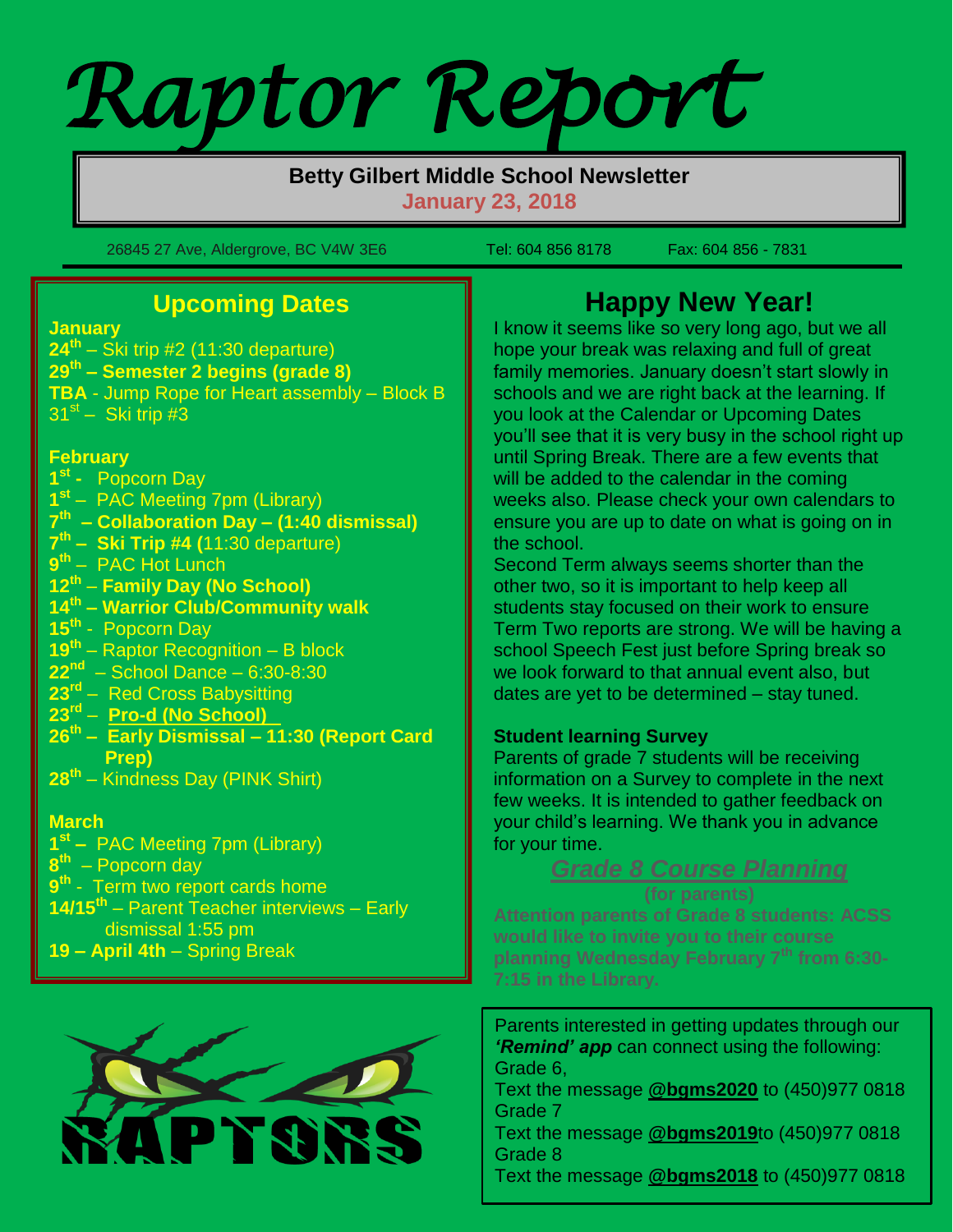

#### **Babysitting 1 day- 7 hrs., for Grade 6+ \$60 + GST Online Registration**

*So you want to be a babysitter? Or, your parents want you to take this course so they feel confident leaving you at home alone?*

*Different from all other Babysitting courses! Babysitting with First Aid Hero emphasizes first aid and learning through real life scenarios. Active role-play! Interactive and fun! Covered in this course:*

- *Exploring the Business of Babysitting*
- *Creating Safe Environments*
- *Safely Caring for ages 0-12*
- *First Aid Skills*

**WHERE: Betty Gilbert Middle, 26845 27 Ave, Aldergrove, V4W 3E6**

**WHEN: Friday, February 23, 2018**

**TIME: 8:30am – 3:30pm**

**COST: \$60 + \$3***GST =* **\$63.00 TOTAL, Register Online and SAVE \$5!**

**Mail Fee: \$65 + \$2.35** *GST* **= \$68.25 TOTAL, extra charge for administration.**

#### **HOW TO SIGN UP:**

**Online-** Please follow the Registration Link online *[http://www.firstaidhero.com/babysitting](http://www.firstaidhero.com/babysitting-vancouver.html)[vancouver.html](http://www.firstaidhero.com/babysitting-vancouver.html)*

in the Betty Gilbert row.

Mail- Fill in the Registration Form Online or attached along with your payment written to Marla Rosen, post-dated 7 business days prior to the course and, mail to First Aid Hero, P.O. Box 19111, Vancouver, BC, V6K 4R8. Please write your child's first/last name on the bottom left part of the cheque. **By mail fee is \$68.25 total. Registration only accepted once payment is received.**

#### **By Mail Deadline: Friday, February 16, 2018. Online Deadline: Thursday, February 22, 2018 at 7pm.**

**Late Registration accepted online only.**

#### *About FIRST AID HERO*

*Authorized Red Cross Training Partner, First Aid Hero, specializes in Babysitting and other recognized First Aid courses for children. Marla Rosen, President & CEO, is a Red Cross Instructor, Lifeguard, professional children's performer and Montessori teacher. Instructors of First Aid Hero are paramedics, fire fighters, police officers, lifeguards and other qualified professionals.*

For more information contact Marla 778-322-7442 or [marla@firstaidhero.com](mailto:marla@firstaidhero.com) [www.firstaidhero.com](http://www.firstaidhero.com/)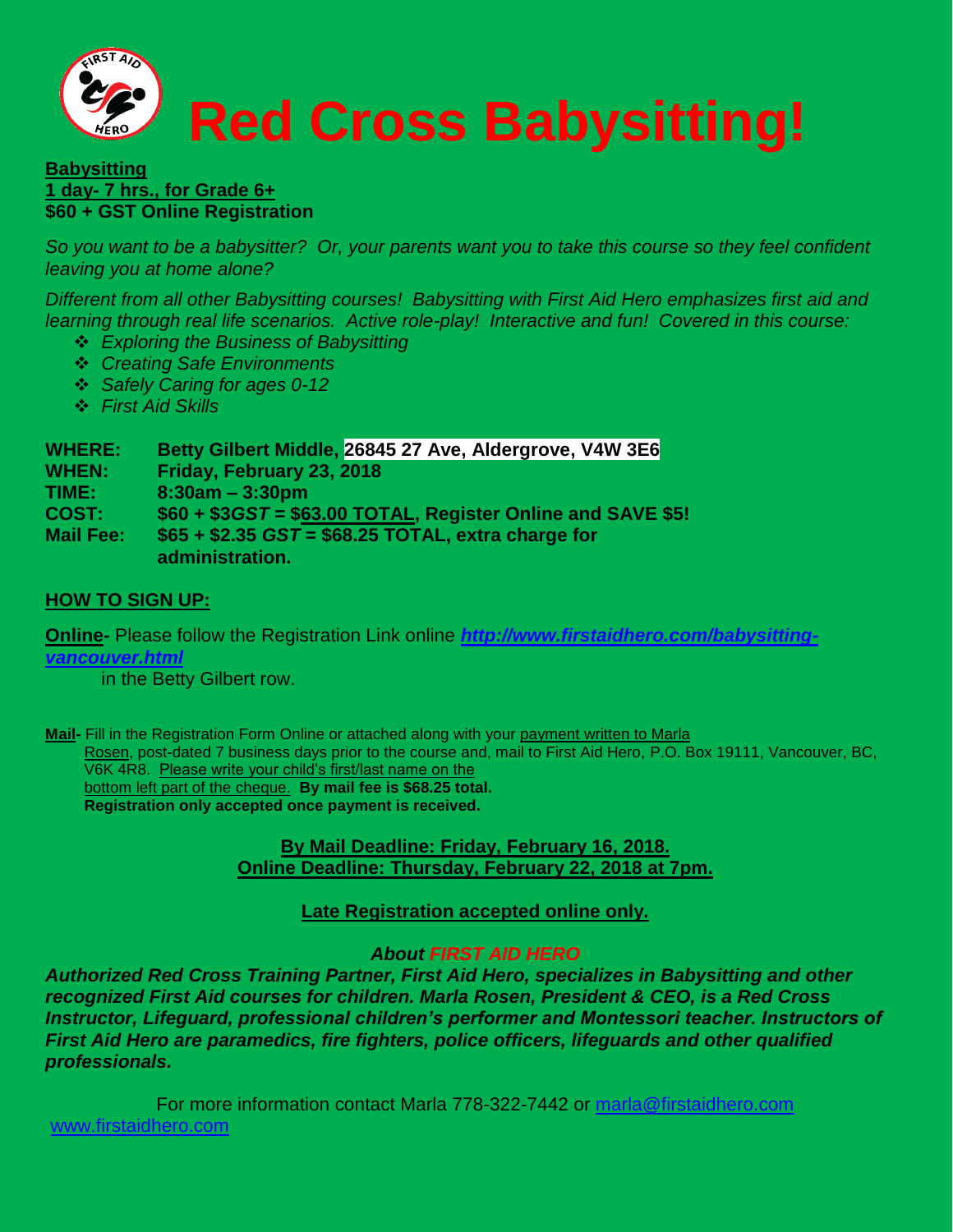# **Red Cross Babysitting Betty Gilbert Registration + Waiver Form**

**Welcome to Red Cross Babysitting at Betty Gilbert, Feb. 23rd, from 8:30am – 3:30pm.** 

*Check<http://www.firstaidhero.com/babysitting-vancouver.html> under Betty Gilbert to ensure there is space available. If it says Online Registration Form, then a spot is available.*

#### **Total Cost \$63.00 SAVE \$5.00 and REGISTER ONLINE!**

#### **By Mail Fee \$68.25**

#### **Registration Options**

**Online-** Please follow the Registration Link online (above) in the Betty Gilbert row.

**Mail-** Fill in and attach the Registration Form along with your payment written to Marla Rosen post-dated 7 business days prior to the course and, mail to First Aid Hero, P.O. Box 19111, Vancouver, BC, V6K 4R8. Please write your child's first/last name on the

cheque. **By mail fee is \$68.25 total. Registration will only be accepted with payment.**

| <b>Payment Method-</b>                          |                                                                                                                                                                                                                                       | or.                                                        |                                                                                                                                                                                                                                      |  |
|-------------------------------------------------|---------------------------------------------------------------------------------------------------------------------------------------------------------------------------------------------------------------------------------------|------------------------------------------------------------|--------------------------------------------------------------------------------------------------------------------------------------------------------------------------------------------------------------------------------------|--|
|                                                 |                                                                                                                                                                                                                                       | (Mail-mark 'X') (Online-Name on Credit Card)               |                                                                                                                                                                                                                                      |  |
| <b>Child Name-</b>                              |                                                                                                                                                                                                                                       |                                                            |                                                                                                                                                                                                                                      |  |
|                                                 | (Last)                                                                                                                                                                                                                                | (First)                                                    |                                                                                                                                                                                                                                      |  |
|                                                 | Address- <b>Market Community Contract Contract Contract Contract Contract Contract Contract Contract Contract Contract Contract Contract Contract Contract Contract Contract Contract Contract Contract Contract Contract Contrac</b> |                                                            | City- <b>City- City- City- City- City- City- City- City- City- City- City- City- City- City- City- City- City- City- City- City- City- City- City- City- City- City- City- City- City- City- City- City- City- City- City- City-</b> |  |
|                                                 |                                                                                                                                                                                                                                       |                                                            |                                                                                                                                                                                                                                      |  |
| <b>Email Address-</b>                           | (home)                                                                                                                                                                                                                                |                                                            | (cell)                                                                                                                                                                                                                               |  |
|                                                 | Age- Letther Date of Birth (D/M/Y)- <sub>1</sub>                                                                                                                                                                                      |                                                            |                                                                                                                                                                                                                                      |  |
|                                                 |                                                                                                                                                                                                                                       |                                                            |                                                                                                                                                                                                                                      |  |
| Emergency Contact-<br><u>Emergency Contact-</u> |                                                                                                                                                                                                                                       |                                                            | $+$ (                                                                                                                                                                                                                                |  |
|                                                 |                                                                                                                                                                                                                                       | <i>(Contact Name)</i> <b>Contact Agency Contact Agency</b> | (Contact Number)                                                                                                                                                                                                                     |  |

**Comments (allergies, conditions, etc.)**- \_\_\_\_\_\_\_\_\_\_\_\_\_\_\_\_\_\_\_\_\_\_\_\_\_\_\_\_\_\_\_\_\_\_

**In enrolling my child(ren) in the Red Cross First Aid Hero Babysitting Course at** *Betty Gilbert***, I understand that the Instructors will take all precautions and pay the utmost attention to safety. However, I understand that accidents can occur and I will not hold them responsible. SIGNED:** \_\_\_\_\_\_\_\_\_\_\_\_\_\_\_\_\_\_\_ **DATE:** \_\_\_\_\_\_\_\_\_\_\_\_\_\_\_\_\_\_\_\_\_\_

**For full time class, please provide a bag-lunch and two big snacks. For part time class, please provide a snack each time. Children will not be allowed to leave the premises during breaks and lunch. No nuts please.**

#### **[www.firstaidhero.com](http://www.firstaidhero.com/)**

**Full refunds within 5 business days will be accepted. Sorry, no refunds thereafter.**